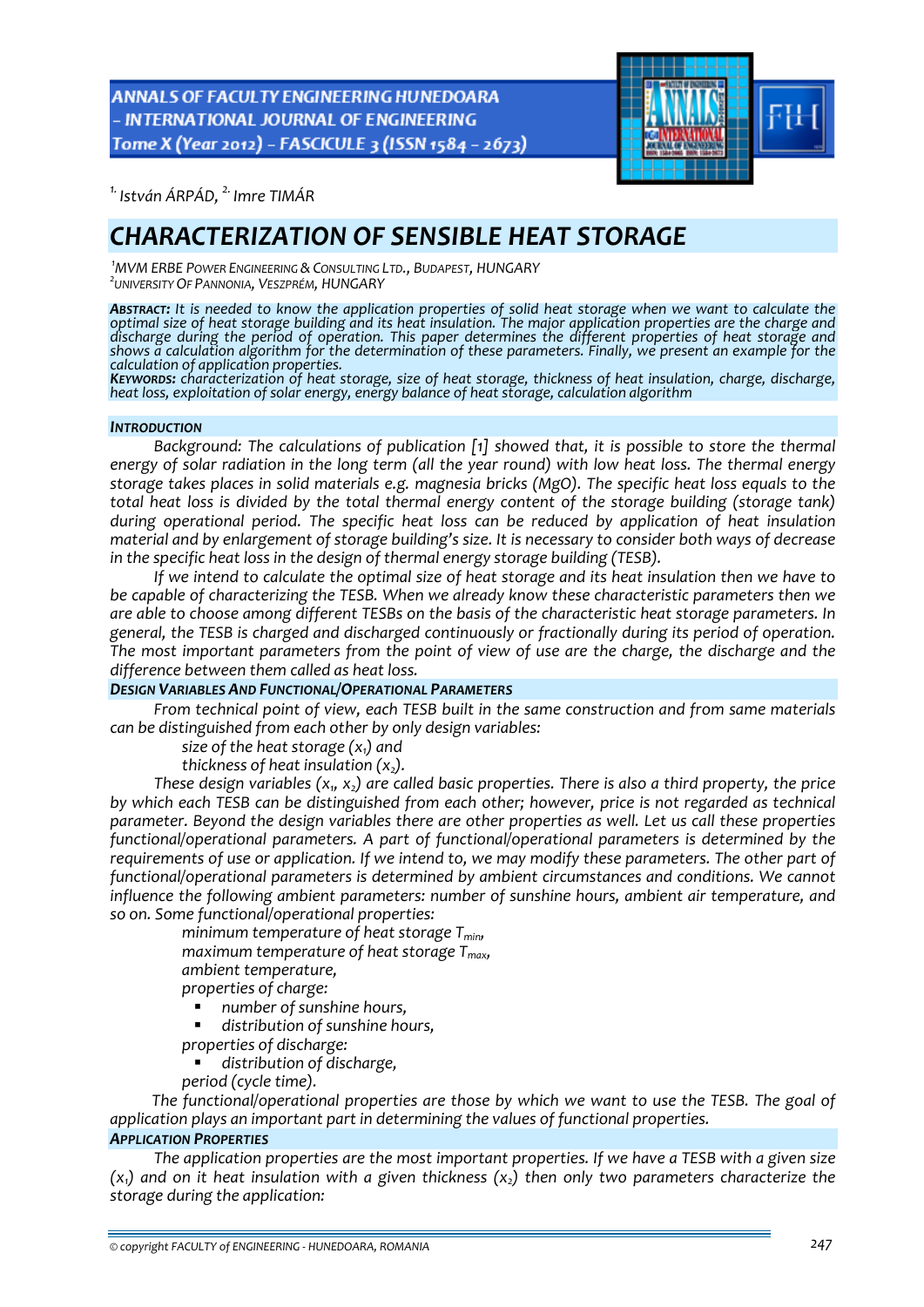*how much energy can we charge in it and how much energy can we discharge from it.*

*The difference is the energy loss (heat loss) of storage. We call these properties (charge, discharge and loss) as application properties. The problem arises however how is it possible to determine, how to calculate the charge, the loss and the discharge.*

#### *PRESENTATION OF THE CASE STUDY – PARAMETERS TAKEN INTO CONSIDERATION*

*Exploitation of the maximum temperature range: It is easy to see, the TESB shall be operated with the exploitation of its full energy capacity during operation period. It means that, we exploit the maximum temperature range. The maximum temperature range is between the feasible minimum temperature and the feasible maximum temperature in the TESB.*

*The thermal conductivity of the insulating material depends on the temperature – λ(T). Thermal resistance of the heat insulation decreases with the increase of the storage's internal temperature. We* would like to mention here: it may occur that such internal temperature prevails that the bigger part of charge will be the energy loss and the smaller part of charge will be stored energy. Therefore, a *characteristic curve can be established for the heat storage as well. This characteristic curve shows how efficiently the storage works at the given temperature level. Certainly, we have to cope with this* problem and we are capable of doing so. The key to the solution is making cost-sensitive optimum *calculations.*

The value of  $x_i$  is also a variable parameter. Well, two design variables of the TESB  $(x_i$  and  $x_i)$ . *which are determined at beginning, and the operational parameters are known. The values of charge, discharge and loss have to be calculated from these data.* 

*The calculation is not simple. The case is not that, we calculate the maximum heat capacity of the* storage building and the heat loss of the maximally charged TESB (by  $T_{max}$ ) with one of the determined thickness values of the heat insulation and we vary the thickness of the insulation and at the same time take into consideration the price of insulating materials and the price of the heat loss. Where the two price curves intersect each other, there is the optimum thickness of insulation. In this case, the value of  $x<sub>1</sub>$  is constant and only the value of x, is altering, which is a simple optimization for the heat insulations thickness [2, 3]. This optimization takes place on a given sized surface of the storage building. In this *case is that, we omit the variation of x1 from the calculation.* 

*The specific surface of heat storage building depends on the value of x1. The specific surface*  $\rm [m^2/m^3]$  equals to the surface of the storage building  $\rm [m^2]$  which is divided by the volume of the storage building [m<sup>3</sup>]. Because of that, we omit the change of the value of the specific surface in order to solve the problem. Based on the omit, we know already that up to a certain size, the increase of size or the decrease of specific surface is the best heat insulation method  $\lceil 1 \rceil$ . On the one hand we simplified the *complex problem to the optimum calculation of the heat insulation material thickness and on the other hand we did not consider the changes of the operational parameters during the operational cycle time.*  In the present design of the TESB, not only the value of  $x_2$  is a variable parameter but also the value of  $x_1$ . If also the value of  $x_1$  is a variable parameter, we have to consider the change of specific surface as well.

*Functional/operational parameters: In the design calculations we take into consideration the different functional/operational parameters during the operational period. Certainly, the inside temperature of the TESB depends also on the time.*

### *SIMPLIFYING CONDITIONS*

*In the first step, in order to realise the major tendencies, we have to take the following simplifications for calculating the application properties:*

*The TESB is cube‐shaped.*

The sides of the TESB are the same from the point of view of thermal resistance. It means that *the values of heat currents are equal on each side of the TESB (the heat current depends on the Tinside, Tambient air and heat insulation). The heat losses on the bottom and the top of TESB are equal to the heat losses on the sides.*

 *The value of the heat transfer coefficient (α) between the external side of the insulation and the ambient air is constant.* 

 *The value of volume heat capacity [MJ/m<sup>3</sup> ] of thermal storage material is constant within the whole temperature range.*

*The inside temperature of the TESB is even everywhere.*

*The thermal conductivity (λ) of the heat insulating material depends on the temperature. We* consider a mean value of thermal conductivity for every 100  $\degree$ C range, which means that the values are constant in every single temperature range. Well, we calculate with  $\lambda_{000}$ °  $\lambda_{100\cdot200}$ °  $\lambda_{201\cdot300}$ ° and  $\lambda_{301\cdot400}$ ° c. *DETERMINATION OF THE APPLICATION PROPERTIES*

If we intend to calculate the heat loss, it is necessary to know the outside temperature of the heat *insulation coat. This value can only be determined by using the numerical method (Figure 1).*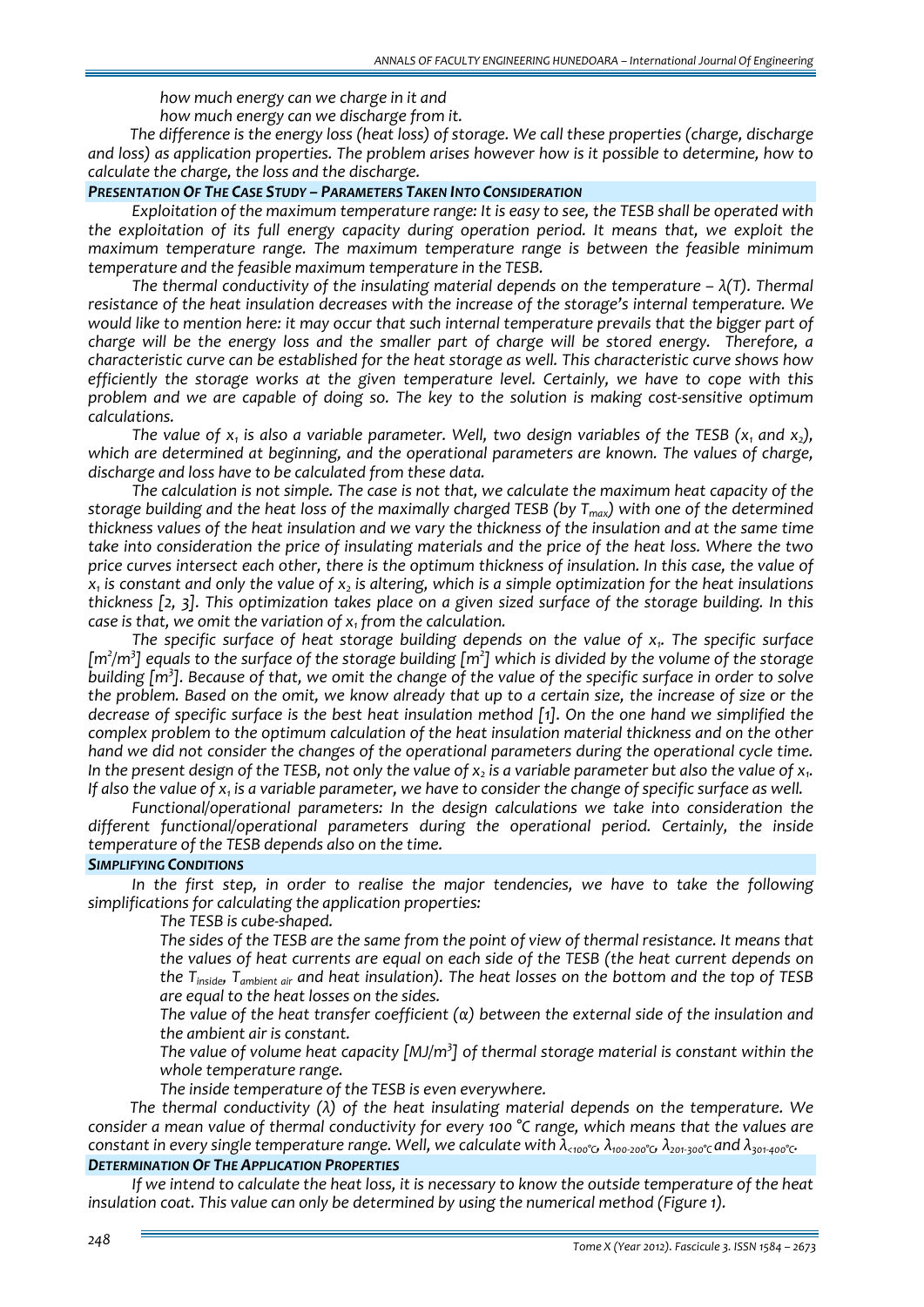*The value of internal temperature of the TESB should be known for this computational algorithm* (Figure 1), but it is unknown. The internal temperature of the TESB can be calculated from the charge *and discharge values. The charge and discharge values are application properties of the TESB but these values are unknown as well. The application properties depend on the basic and operational properties. This calculation can be made by using the numerical method and its computational algorithm shows in Figure 2.*



*Figure 1. Determination of external wall temperature and of heat loss current*

The starting value of charge is equal to the capacity of the TESB. The starting value of discharge is equal to zero. The heat loss has already been calculated from these starting values. If the value of heat loss becomes higher than the value of charge, the TESB cannot be used for storage purposes. If the value of heat loss becomes lower than the value of charge, we can discharge from the TESB. If we discharge the TESB, the internal temperature will be lower. If the internal temperature is lower, the heat loss will also be lower. Therefore, the heat loss depends on the internal temperature as well. We can raise the discharge up to the balance of zero (charge  $-$  discharge  $-$  loss  $=$  0). When the balance becomes zero, then we can raise the value of charge. The cycle restarts again. The process continues until we reach the *permissible maximum temperature of the TESB. As a result of the calculation we get the application properties.*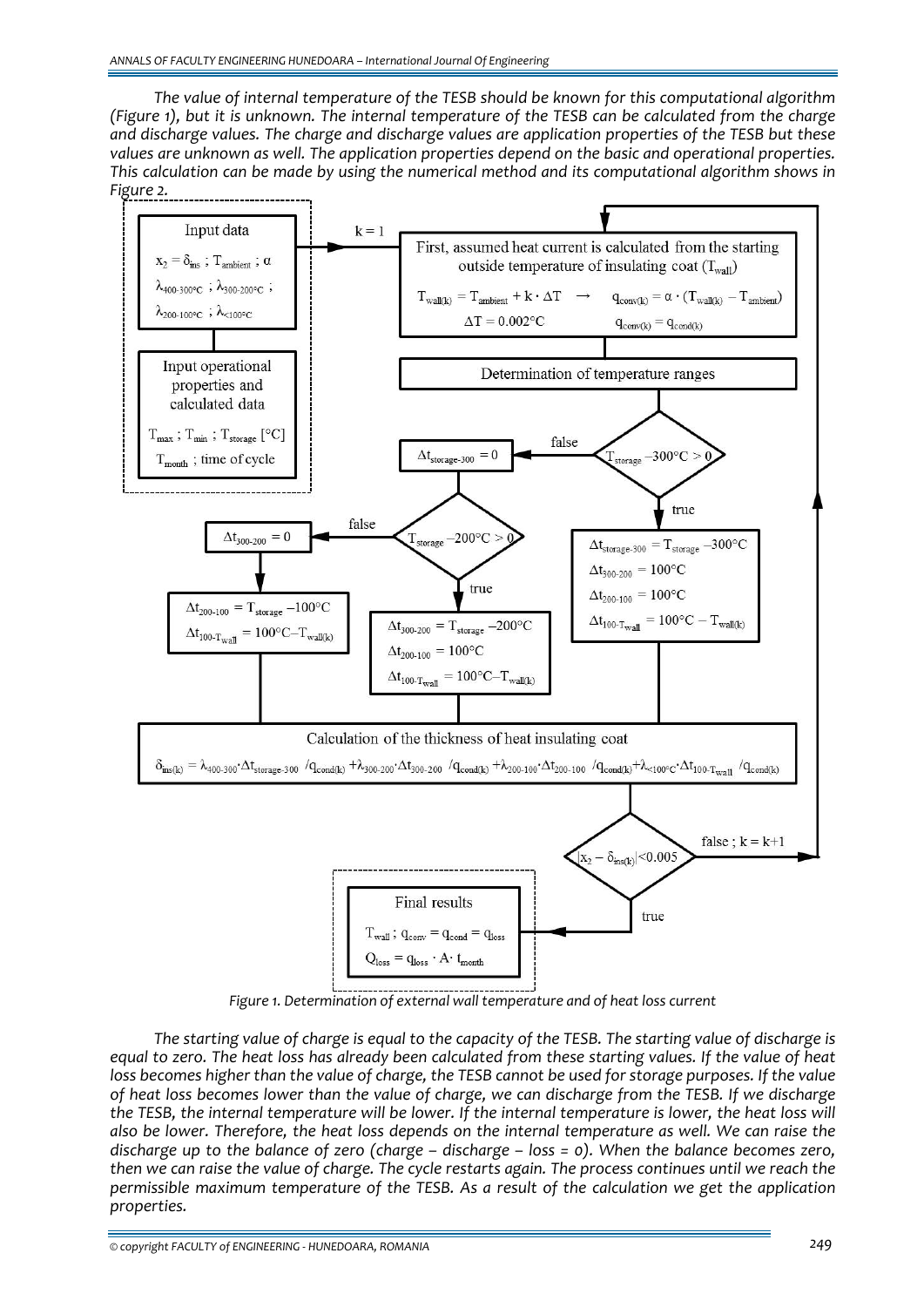

*Figure 2. Determination of application properties of TESB*

*Very important! The TESBs with the same basic properties show other values of application properties if they have different operational properties.*

*We have made a MATLAB program for the above mentioned algorithms.*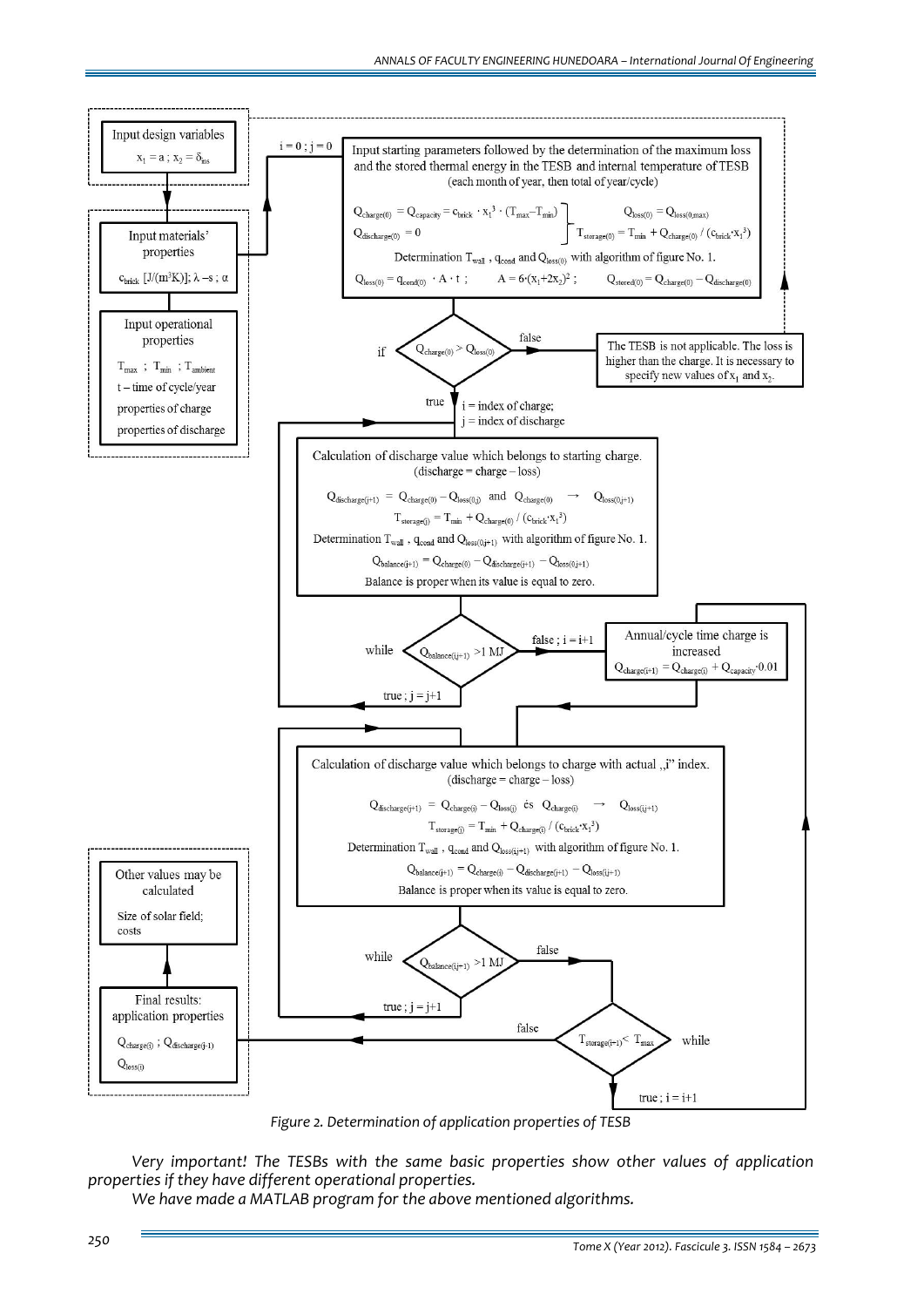#### *EXAMPLE OF ILLUSTRATION*

*Figure 3 shows the schematic sketch of the storage technology for the exploitation of concentrated solar radiation with thermo‐chemical power plant (Kalina cycle). There is no harmony between the energy gathering and the consumption of the power plant. Therefore it is necessary to apply a TESB. The calculations apply to Hungarian circumstances.*



*Figure 3. Proposed technology with thermal energy storage building (TESB) for the utilization of solar radiation heat energy* 

*The following data are used:*

*Design variables: We made the calculations by using several variations, with several values of design variables (x1, x2). Table 1 shows these design variables.*

*Operational properties*

Number of sunny hours in each month: [57; 83; 136; 187; 253; 267; 297; 278; 202; 139; 63; 40]. *Mean power of solar radiation during sunny hours: 400 W/m<sup>2</sup> .*

*Number of days in each month: [31; 28; 31; 30; 31; 30; 31; 31; 30; 31; 30; 31].*

*Discharge is even in March/Apr/May/Jun/Jul/Aug/Sept/Oct.*

*Meaning:*  $Q_{discharge\; March} = Q_{discharge\; Apr} = Q_{discharge\; May} = \ldots = Q_{discharge\; Oct}$ .

*Discharge is zero in Nov/Dec/Jan/Feb.*

*Meaning:*  $Q_{discharge\ Nov} = ... = Q_{discharge\ Feb} = 0$  *J.* 

*Cycle time: 1 year.* 

*Temperature range:*  $T_{max}$  = 400 °C and  $T_{min}$  = 130 °C.

*The TESB becomes entirely empty at the end of October.*

*Volume heat capacity of magnesite‐oxide brick (heat storage material): 3.54 MJ/(m<sup>3</sup> K).*

*The thermal conductivity of mineral‐wool (heat insulating material):*

*Range 301‐400 °C, λ301‐400°C = 0.100 W/(mK),*

*Range 201‐300 °C, λ201‐300°C = 0.070 W/(mK),*

*Range 101‐200 °C, λ101‐200°C = 0.049 W/(mK) and*

*Range < 100 °C, λ<100°C = 0.038 W/(mK).*

The value of heat transfer coefficient is:  $\alpha$  = 24 W/(m<sup>2</sup>K). This value has been derived from a *Hungarian architectural standard (MSZ 04‐140‐02).*

*The results of calculations are presented in Table 1.*

Fable 1. Calculated application properties and other results of TESB<br>with different design variables and a given operational properties

| <u>WILIT UITTEI EITE UESIGIT VUITUDIES UITU U GIVEIT OPEI ULIOITUI PI OPEI LIES</u> |       |      |       |       |       |       |      |       |
|-------------------------------------------------------------------------------------|-------|------|-------|-------|-------|-------|------|-------|
| $x_1$   m                                                                           | 25    | 25   | 30    | 30    | 40    | 40    | 50   | 50    |
| $x_2 \,  m $                                                                        | 0.3   | 0.6  | 0.3   | 0.6   | 0.3   | 0.6   | 0.3  | 0.6   |
| $\Omega_{\rm capacity}$ [PJ]                                                        | 15    | 15   | 26    | 26    | 61    | 61    | 120  | 120   |
| [PJ<br>{charge [                                                                    | 118   | 143  | 239   | 240   | 600   | 551   | 1129 | 1057  |
| $Q_{discharge}$ [PJ]                                                                | 68    | 119  | 166   | 208   | 479   | 499   | 957  | 980   |
| $Q_{loss}$ [PJ]                                                                     | 50    | 24   |       | 32    | 121   |       | 172  | 78    |
| energy efficiency [%]                                                               | 57.7  | 83.3 | 69.6  | 86.7  | 79.9  | 90.6  | 84.8 | 92.7  |
| heat power-output [MW]                                                              | 3.2   | 5.6  | 7.8   | 9.8   | 22.6  | 23.6  | 45.2 | 46.3  |
| size of solar field                                                                 | 202 X | 222X | 288 x | 288 x | 456 x | 437 x | 626x | 606 x |
| lm x ml                                                                             | 202   | 222  | 288   | 288   | 456   | 437   | 626  | 606   |